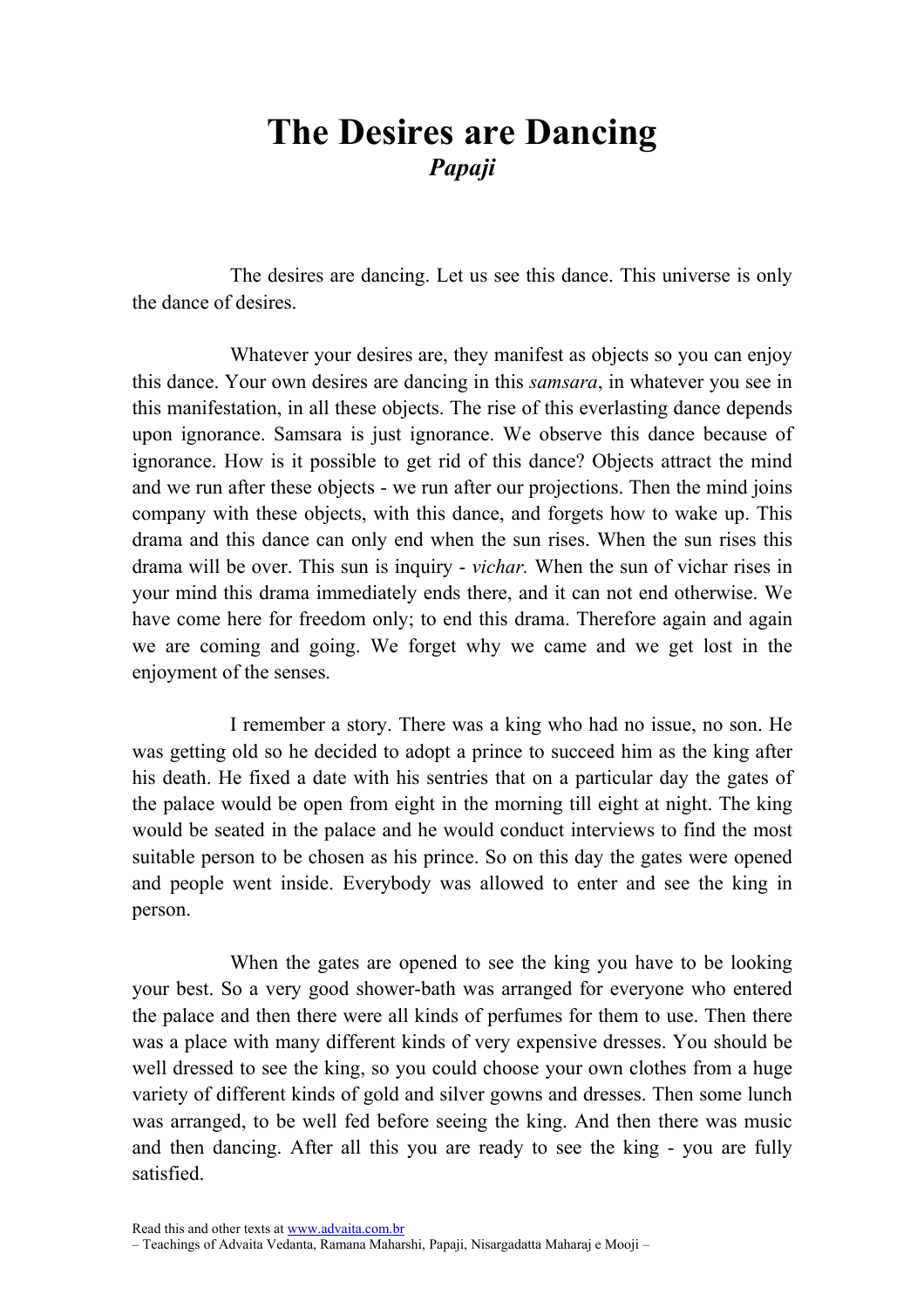Some people who were entering the palace were very fond of showers, so they spent their time in the sauna and taking different kinds of baths and showers. Some were fond of perfumes, so they were trying out all the different perfumes that were there. Some were busy with all the different kinds of dresses. Some were gluttons; they were very fond of eating and drinking, so they were trying all the different varieties of food and different dishes which were there. Here in India when food is served there are a hundred and one types of dishes in a good lunch, and everything was included here. After lunch there was music and then dancing. Everything was provided beautifully by the king.

The time was getting close to eight o'clock so a siren alerted everyone to get ready to leave. The people who were fond of perfumes had collected bottles and had filled their bags with those perfumes. Those who were fond of food had taken something for their wives and other relations and friends; they were packing food to take away. Those who were fond of dresses were carrying bundles of dresses on their shoulders. Some were listening to the music, some were dancing. The sentries of the palace told them, "Now your time is up. You have to leave. You're not allowed to take anything away with you. You were supposed to only eat and to use the perfumes here and enjoy the music." But people were so engaged, "Oh let me sit a little longer. It's such nice music." Those who were dancing said, "Please let us have some more time for dancing. We cannot leave this company." But nothing was allowed. They were all pushed out of the gate. The time was 8 p.m.

The king called his secretary and asked, "What happened? No came to me for an interview. What happened? Did you open the gates?" "Yes, yes, the gate was open for twelve hours," replied the secretary. "How is it that no one has come to see me?" asked the king. "They were engaged in their own luxuries and needs," came the reply. "We do not know if anyone went to see you or not."

Samsara is exactly like this. No one went to see the king. If someone had gone and had been accepted everything would have belonged to him. It is not allowed to take anything away from this. We came here to see the king but we got lost in luxuries, in fulfillment of desires. When the time comes for the gates to be closed we will not be able to carry anything with us. The king is waiting but no one goes. This dance drama is exactly like that. We came here to meet the king and sit on the throne, but we forgot why we came and we got lost in infinite distractions.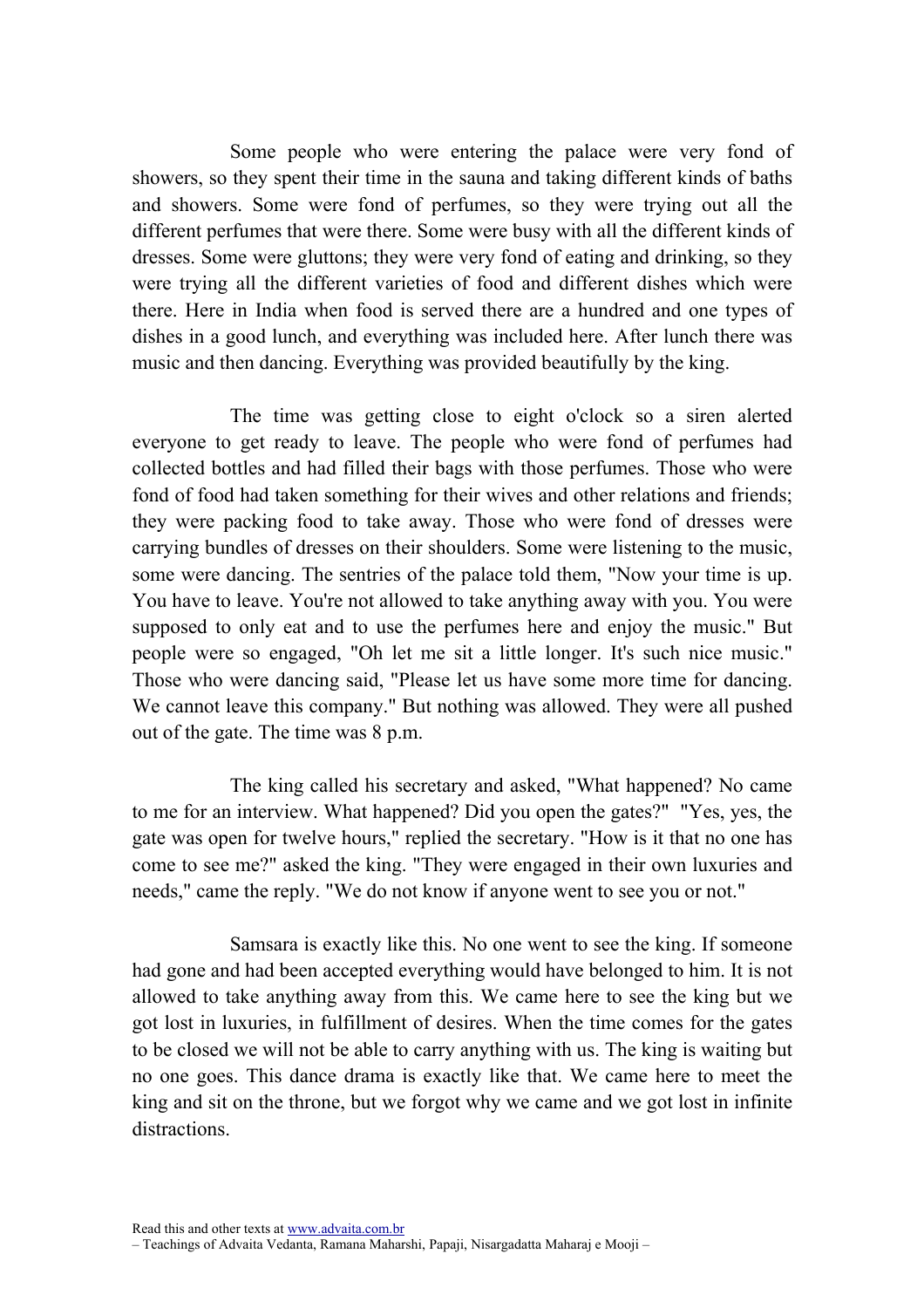Palaces, you see, many palaces are here in India. You can go to Delhi, Jaipur and other places. You see how comfortably the kings wanted to live. And they are lying there… they are lying there dead. Nobody could recreate permanency, and they had diamonds. The kings had everything. No one could take anything, you see. Even the greatest conqueror of the world, Alexander, who had conquered three fourths of the world; only China was left, you see… China was left. But due to some sickness he had to go back to Greece. On the way he died. That's a long story, how he went back. It's a long story I have told you already. He met some yogi and told this yogi, "I am going. I am waiting for the monsoons. After the end of the monsoons I will cross the river Jilam (since Punjab had already been conquered by him) and then I will proceed to China." That was his intention.

And then there was one yogi who was sitting at the bank of river Jilam, meditating. Alexander had never seen anybody in this posture, sitting day and night. So some of his army men informed Alexander, "There is one man who is always sitting like this thing, not moving." Alexander said, "Okay, you bring him to me. I will ask him what is this, what is he doing." And they took one interpreter. They shook the yogi and asked him, "The king of this land, Alexander the Great, wants to see you. You please come." He says, "The tradition of this country, the tradition of India is, whosoever wants to see someone, it is he who should go to the other person. I don't need to see him. If he needs to see me let him come and see me."

That's what he said. So they said, "Okay, he has to be forcefully removed. So some five, six people tried to lift him by hands and feet, to take him to the camp where Alexander was staying. And then a man who was carrying him by the hand, the hand came out of the body; the feet, the leg came out of the body and the body rested on the ground and they were taking only legs; and they were afraid and they threw the body parts and ran away. This… this has happened.

Now Alexander himself opted to come and see this man, and again he was sitting like this thing. Because of Alexander's teacher, a disciple of Socrates, you see, who told him, "When you go to India you will see some yogi." He was not happy with his teacher. (Tutor he was, you see.) He was not happy because when he told his tutor, "I want to conquer the whole world," the tutor replied, "You conquer the mind. You conquer the mind and everything is conquered." Alexander said, "You are stupid," and he put him into prison.

"Okay. When you go to India please see some saint… some saint in India, and bring me Gita from this country - Gita, book of knowledge - and a part

<sup>–</sup> Teachings of Advaita Vedanta, Ramana Maharshi, Papaji, Nisargadatta Maharaj e Mooji –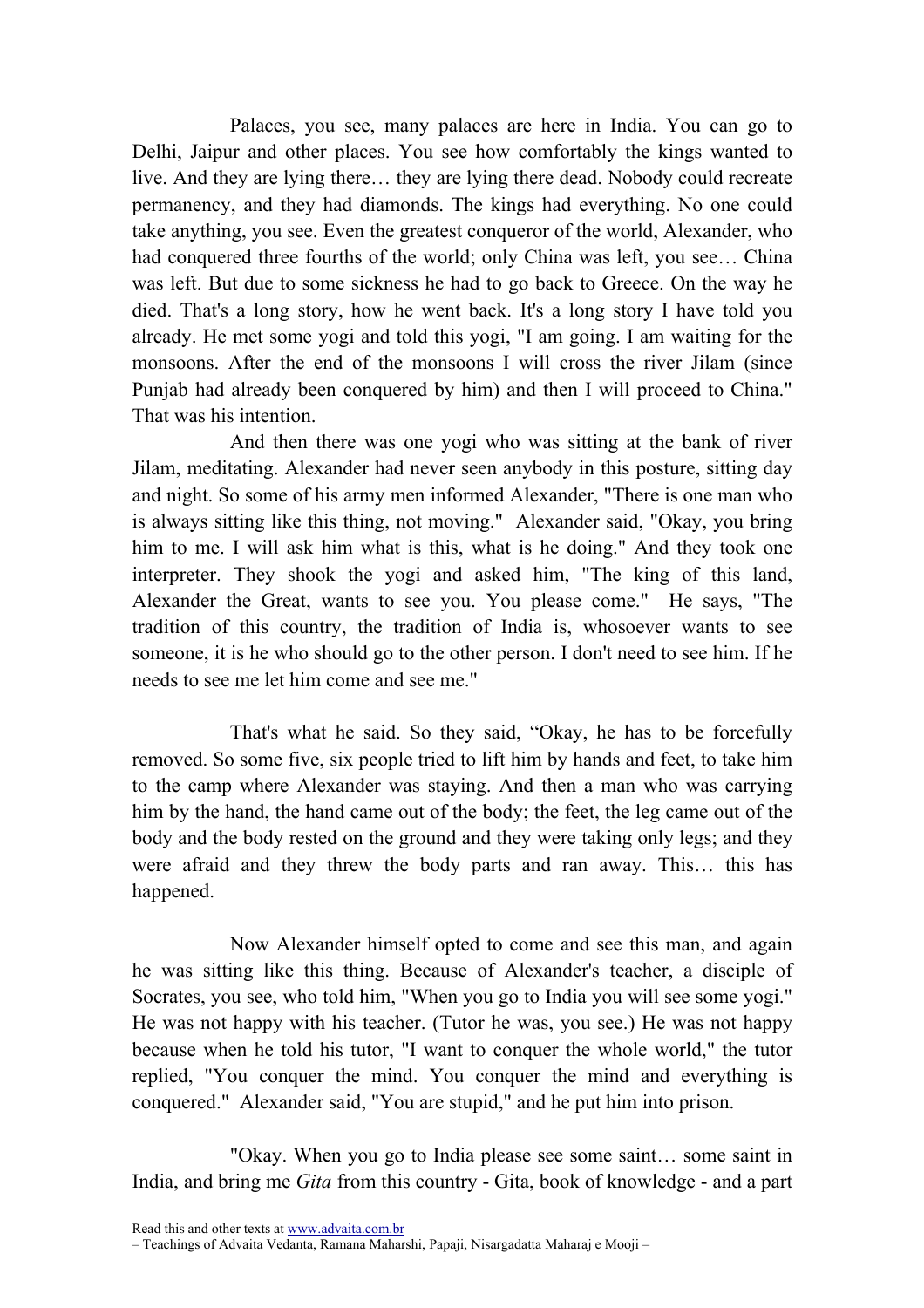of Ganga water." That was what he wanted. "Okay, I will do that." So this was the first instant he saw this yogi, so he goes there. The yogi is sitting and Alexander is standing with his army generals, you see.

"Who are you?" "I am Alexander, from Greece." "What for you are here?"

"I have conquered all Europe; now I have to conquer India. Because of the monsoon this river is in spate, so I am waiting for the river to come down and then I will go to China." That's what he said.

"Listen, listen my dear boy. In twenty days you have to leave this world. That's how it will be." Alexander said, "Let him be arrested." because he was very young. At that time thirty-three years old. "Let him be arrested, but may be true anyway. My mother told me, 'When you're sick, you feel that your death is coming near, you come to your own country and die.'" you see.

So then he goes on very fast horses to reach Greece. On the way at Barbarun, I think that's where, he has a very simple diarrhea. He is dying, and the generals ask, "What is your will? What is your last will?" He says, "Keep my hands out of my... out of the coffin so that the people will know I am not carrying anything with me."

That's what his desire was. And this monarch, Alexander the Great, had to leave this drama empty-handed. So coming to the point, as long as your vasanas are dancing, samsara is going to stay forever. You can't have rest with this dance - you cannot have rest. Who is there in the world, from king to a worker, who says, "I am happy, I am in peace?" No one will tell you, you see. Even if you may be king, no one is happy, you see. Now also you go around and see different countries and the heads of the countries, how happy they are, you see. Tension. So only one thing will help you to be happy, that is to check this vasana, check this vasana, check this desire for enjoyment, and perhaps you will have the highest degree of enjoyment if you check your desire. If you don't give rise to desire you will have utmost peace, love and beauty you will see for the first time, and even with your desire something what happens? In desire also, it is the end of desire that gives us peace.

Supposing you need something. "I need a new model car. So I am not happy because I want to have one, so I go to look at it. I have no money so I borrow money from the bank, from friends. Now the car is in front of my house." You are happy. Has the iron given you this happiness? Or the rubber tires? Or the benzene? What has given you happiness? Because the desire to have the new model Toyota is now over. So then this desire is gone then you are happy. So for

Read this and other texts at www.advaita.com.br

– Teachings of Advaita Vedanta, Ramana Maharshi, Papaji, Nisargadatta Maharaj e Mooji –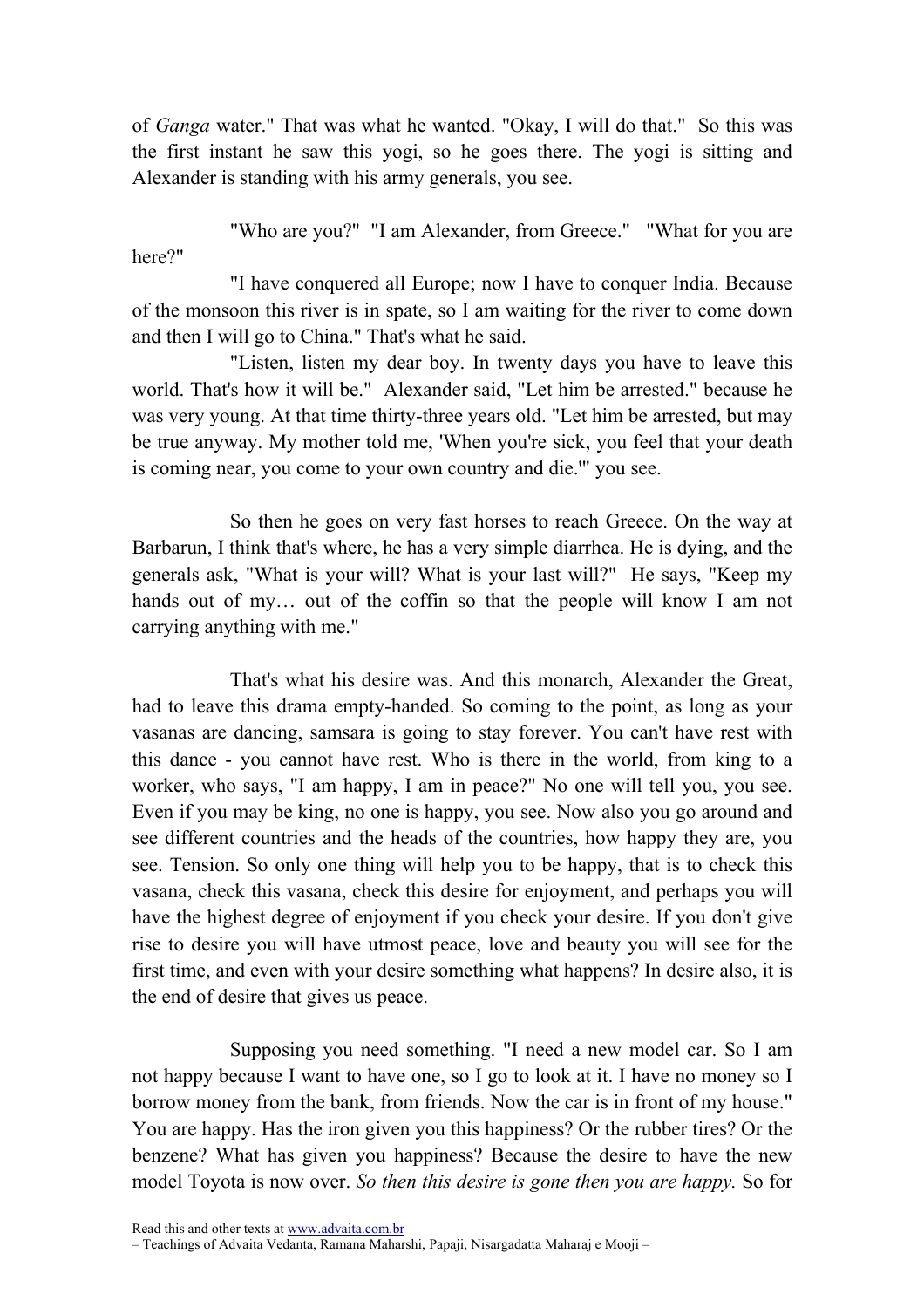all - every desire, in every case, you see - it is not the object that you desire. Having that object will give you happiness only because your desire has ended. After the desire has ended and that emptiness is giving you happiness, you see.

If you know it was the emptiness, it is the desireless-ness, thoughtless-ness that gave me happiness, why not have this happiness here and now by not giving rise to a thought? Any thought, you see. First thought is, "I am the body, I am mind, I am intellect, I am senses." So even this: If you don't give rise to thought… and then you have to know how to do it also - inquire. There can be no any other method, maybe yoga, or anything else, even going to the pilgrimages, or chanting the formulas, meditating, practices - nothing is going to help you. Only you have to inquire at the root of the first thought. That is, we every day speak about I-thought, you see, so this 'I' and samsara. There is no difference, you see. To create samsara there must be rise of 'I'. Then only you see samsara. And when you don't give rise to this I-thought… in the sleep there is no samsara, no objects, no birth, no death, nothing ever, you see. So this 'I' itself, just 'I' is samsara.

To get rid of all this sorrows and troubles and miseries and what is called cycle of birth and death, for *kalpas* it has to stay - it is going to stay, mind you, billions of years. This samsara is there billions of years. Eighty-five billion years is the age of this samsara, according to last results. Eighty-five billion years, but these billions of years are also a concept only, you see, is also a concept. Only with the rise of the 'I' you count billions of years. When you don't give rise to simply 'I' there are no billions and no millions, because this mind instantly will create past, present, future, and this bondage is mind only, you see. So anyone who desires, he can stop it here and now, and those who want to play, they are very, very welcome to play and dance a dance. If they're happy let them dance. But I don't think - no gods are even happy in this, no god even is happy.

You sit quiet, you make a try. If not for long, for few minutes you spend and see - just for a minute, you see. Sit quiet - don't give rise to thought and first of all you see what's going to happen. So listening is not going to help you. Immediately you have to get into it. You have to be… be it.

And this happiness is your nature. Consciousness is your nature. Existence is your nature. Love is your nature. Peace is your nature, you see. So you can do whatever you want. So the sages, they suggest to be happy. We have to get rid of vasanas, you see. Enough of the vasanas, you see. Millions of years we have spent with the vasanas and we have been troubled, and now we have a very beautiful human incarnation, very good intention – bromjignasa - very good

Read this and other texts at www.advaita.com.br

<sup>–</sup> Teachings of Advaita Vedanta, Ramana Maharshi, Papaji, Nisargadatta Maharaj e Mooji –